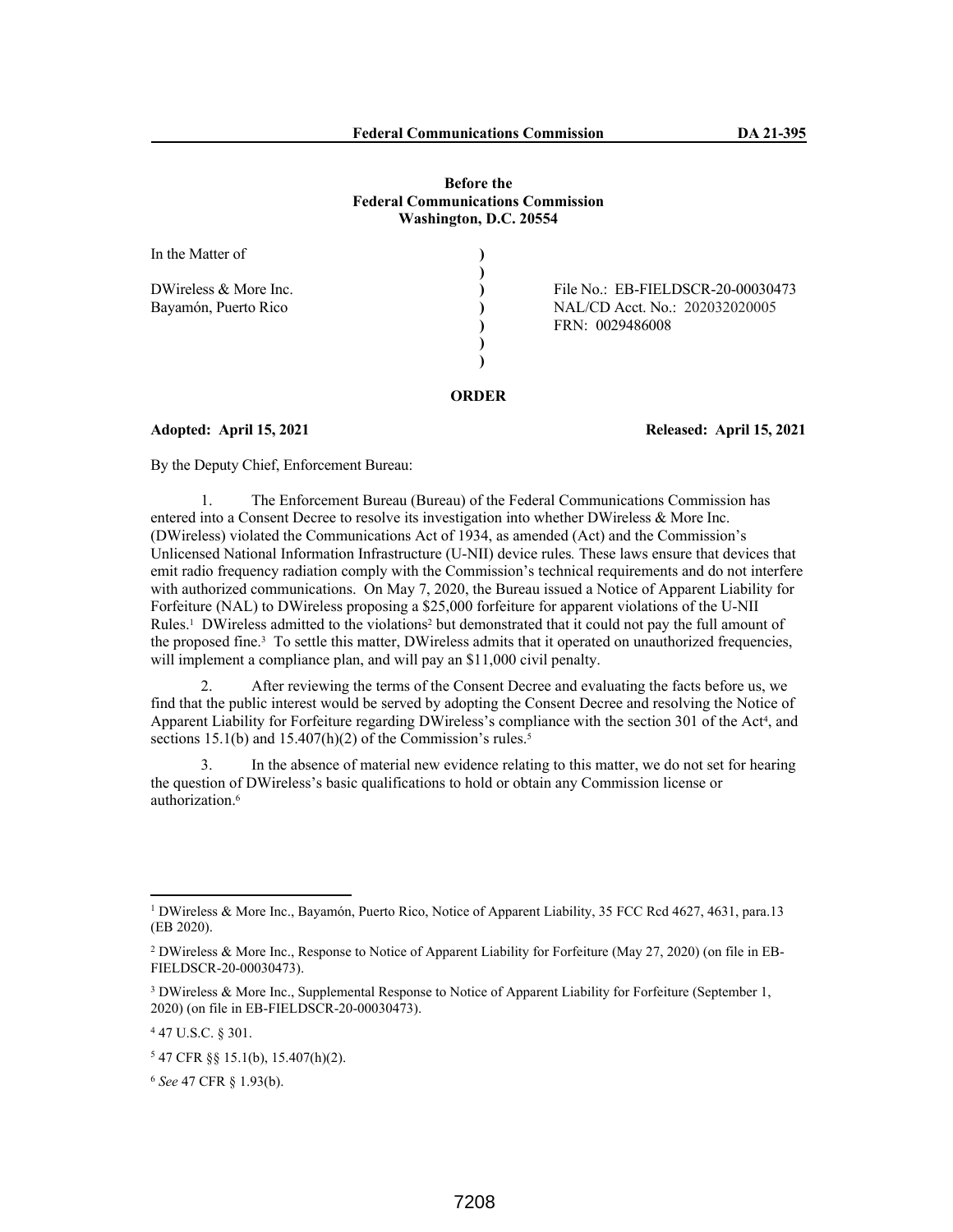4. Accordingly, **IT IS ORDERED** that, pursuant to sections 4(i), and 503(b) of the Act<sup>7</sup> and the authority delegated by sections  $0.111$  and  $0.311$  of the Commission's rules,<sup>8</sup> the attached Consent Decree **IS ADOPTED** and its terms incorporated by reference.

5. **IT IS FURTHER ORDERED** that the above-captioned matter **IS TERMINATED** and the NAL **IS RESOLVED** in accordance with the terms of the attached Consent Decree.

6. **IT IS FURTHER ORDERED** that a copy of this Order and Consent Decree shall be sent by first class mail and certified mail, return receipt requested, to Mr. Julio Joel Batista, President, DWireless & More Inc., Urb. Santa Rosa, 20-36 Ave. Aguas Buenas, Bayamón, Puerto Rico 00959-6621 and to Luis Manuel Pavía-Vidal, Esq., USDC-PR NO. 227205, P.O. Box 363325, San Juan, P.R. 00936- 3325.

## FEDERAL COMMUNICATIONS COMMISSION

Christopher L. Killion Deputy Chief Enforcement Bureau

<sup>7</sup> 47 U.S.C. §§ 154(i), 503(b).

<sup>8</sup> 47 CFR §§ 0.111, 0.311.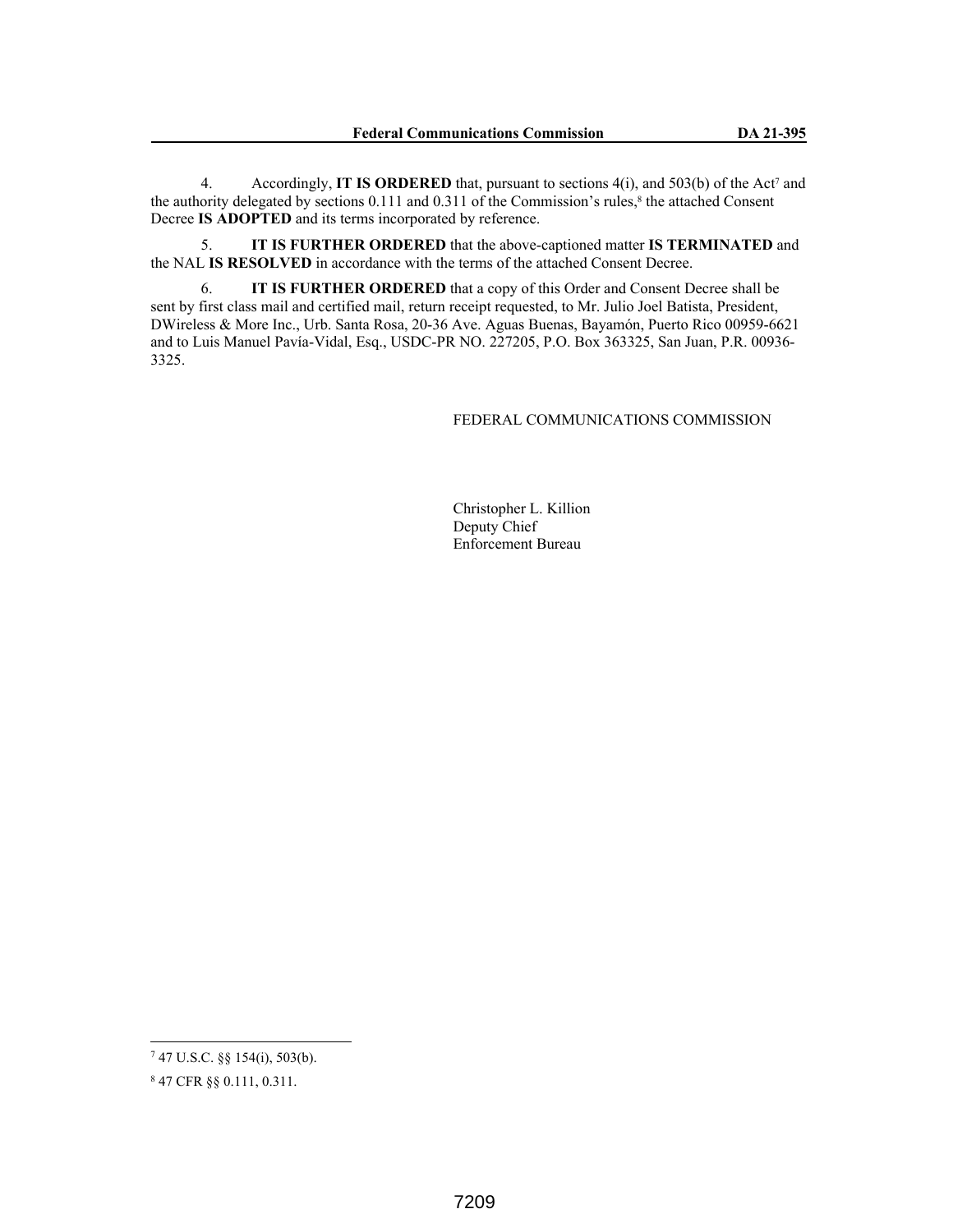### **Before the Federal Communications Commission Washington, DC 20554**

| In the Matter of                                |                                                                                        |
|-------------------------------------------------|----------------------------------------------------------------------------------------|
| DWireless $&$ More Inc.<br>Bayamón, Puerto Rico | File No.: EB-FIELDSCR-20-00030473<br>NAL/CD Acct. No.: 202032020005<br>FRN: 0029486008 |
|                                                 |                                                                                        |

**CONSENT DECREE**

1. The Enforcement Bureau of the Federal Communications Commission and DWireless & More Inc. (DWireless), by their authorized representatives, hereby enter into this Consent Decree for the purpose of terminating the Enforcement Bureau's investigation into whether DWireless violated section 301 of the Communications Act of 1934, as amended  $(Act)$ ,<sup>9</sup> and sections 15.1(b) and 15.407(h)(2) of the Commission's rules<sup>10</sup> in connection with operating Unlicensed National Information Infrastructure (U-NII) devices in an unauthorized manner causing interference to an FAA terminal doppler weather radar station in San Juan, Puerto Rico. To resolve this matter, DWireless (a) admits to violating section 301 of the Communications Act of 1934, as amended  $(Act)$ ,<sup>11</sup> and sections 15.1(b) and 15.407(h)(2) of the Commission's rules;<sup>12</sup> (b) agrees to pay a civil penalty of \$11,000; and (c) agrees to enter into a compliance plan.

## **I. DEFINITIONS**

- 2. For the purposes of this Consent Decree, the following definitions shall apply:
	- (a) "Act" means the Communications Act of 1934, as amended.<sup>13</sup>
	- (b) "Adopting Order" means an order of the Bureau adopting the terms of this Consent Decree without change, addition, deletion, or modification.
	- (c) "Bureau" means the Enforcement Bureau of the Federal Communications Commission.
	- (d) "Commission" and "FCC" mean the Federal Communications Commission and all of its bureaus and offices.
	- (e) "Communications Laws" means collectively, the Act, the Rules, and the published and promulgated orders and decisions of the Commission to which DWireless is subject by virtue of its business activities, including but not limited to the U-NII Rules.
	- (f) "Compliance Plan" means the compliance obligations, program, and procedures described in this Consent Decree at paragraph 12.

 $947$  U.S.C. § 301.

<sup>10</sup> 47 CFR §§ 15.1(b), 15.407(h)(2).

<sup>11</sup> 47 U.S.C. § 301.

 $12$  47 CFR  $\S$ § 15.1(b), 15.407(h)(2).

<sup>13</sup> 47 U.S.C. § 151 *et seq.*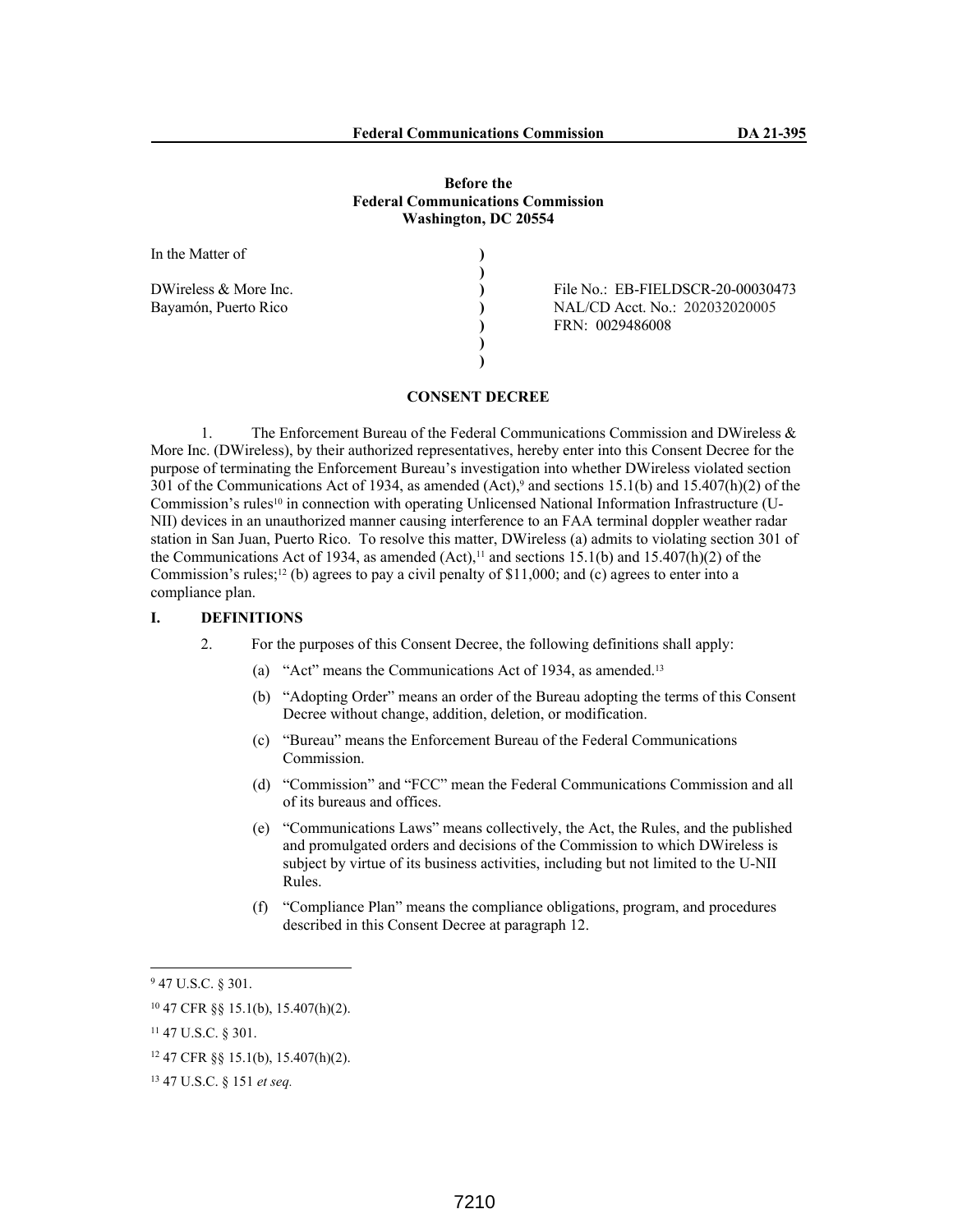- (g) "Covered Employees" means all employees and agents of DWireless who perform, supervise, oversee, or manage the performance of, duties that relate to DWireless's responsibilities under the Communications Laws, including the U-NII Rules.
- (h) "DWireless" means DWireless & More Inc. and its affiliates, subsidiaries, predecessors-in-interest, and successors-in-interest.
- (i) "Effective Date" means the date by which both the Bureau and DWireless have signed the Consent Decree and the Bureau has released an Adopting Order.
- (j) "Investigation" means the investigation commenced by the Bureau in EB-FIELDSCR-20-00030473 regarding whether DWireless violated the U-NII Rules.
- (k) "NAL" means the Notice of Apparent Liability for Forfeiture issued to DWireless on May 07, 2020 proposing a \$25,000 forfeiture for apparent violations of the U-NII Rules.<sup>14</sup>
- (l) "NAL Acct No." means account number 202032020005, associated with payment obligations described in paragraph 16 of this Consent Decree.
- (m) "Operating Procedures" means the standard internal operating procedures and compliance policies established by DWireless to implement the Compliance Plan.
- (n) "Parties" means DWireless and the Bureau, each of which is a "Party."
- (o) "Rules" means the Commission's regulations found in Title 47 of the Code of Federal Regulations.
- (p) "U-NII Rules" means section 301 of the Communications Act of 1934, as amended, and sections 15.1(b) and 15.407(h)(2) of the Commission's rules.

## **II. BACKGROUND**

3. Section 301 of the Act states that "[n]o person shall use or operate any apparatus for the transmission of energy or communications or signals by radio" within the United States or its territories without a license granted by the Commission.<sup>15</sup> Part 15 of the Commission's rules provides an exception to this general section 301 license requirement and sets forth conditions under which devices (intentional radiators) may operate without an individual license.<sup>16</sup> Pursuant to section 15.1(b) of the Commission's rules, however, "operation of an intentional . . . radiator that is not in accordance with the regulations in this part must be licensed." 17 U-NII device operators are authorized to operate radio transmitters in specific portions of the 5 GHz band on an unlicensed basis, but they must comply with technical rules specific to U-NII devices to prevent harmful interference to radar stations (including the FAA's terminal doppler weather radar system) operating in the same portions of the 5 GHz band in which U-NII devices are permitted to operate.18 To enable this spectrum sharing while avoiding harmful interference to government radar stations, the Commission requires, pursuant to section 15.407(h)(2) of its rules, that U-NII devices operating in the 5.25 – 5.35 GHz (U-NII-2A) and 5.47 – 5.725 GHz (U-NII-2C) bands have Dynamic Frequency Selection radar detection functionality, which allows them to detect the presence of radar systems and automatically avoid operating on the same channel as those nearby radar systems.<sup>19</sup>

<sup>&</sup>lt;sup>14</sup> DWireless & More Inc., Bayamón, Puerto Rico, Notice of Apparent Liability, 35 FCC Rcd 4627 (EB 2020).

<sup>15</sup> 47 U.S.C. § 301.

<sup>16</sup> 47 CFR §§ 15.1, *et seq.*

<sup>17</sup> *See* 47 CFR § 15.1(b) (emphasis added).

<sup>18</sup> *See* 47 CFR § 15.407.

<sup>19</sup> *See* 47 CFR § 15.407(h)(2).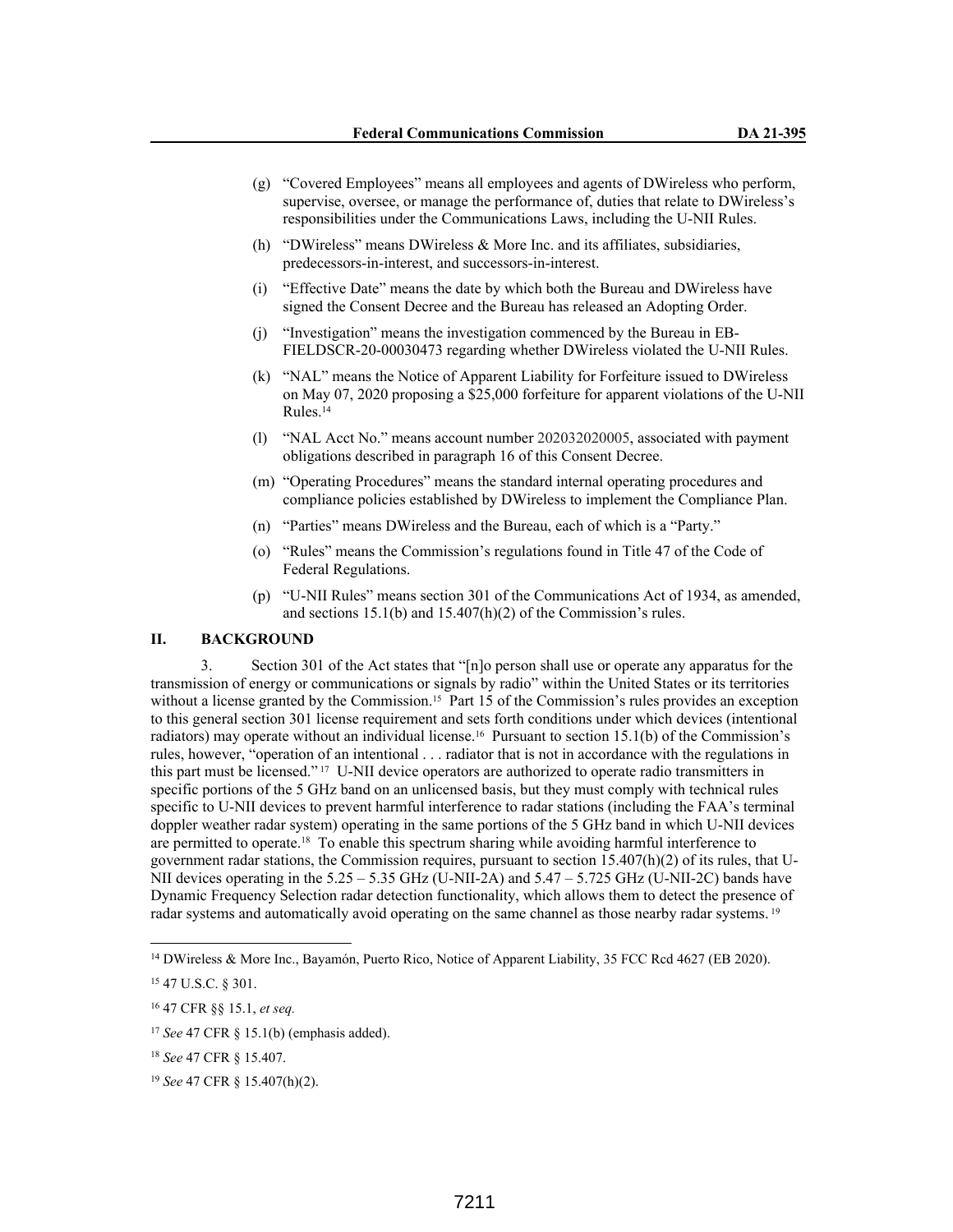4. On June 6, 2019, Bureau personnel began investigating interference to the terminal doppler weather radar station serving the San Juan International Airport. Their investigation led them to DWireless's corporate offices where an agent observed two U-NII devices configured to operate without Dynamic Frequency Selection enabled. Both U-NII devices were configured to operate on a 40 MHz channel centered on 5.585 GHz. After making these observations, the Bureau's agent instructed DWireless to alter the configuration of the U-NII devices to operate on a different frequency. DWireless complied, whereupon the Bureau personnel reported an immediate cessation of interference. On May 7, 2020, the Bureau issued a Notice of Apparent Liability for Forfeiture to DWireless proposing a \$25,000 forfeiture for apparent violations of the U-NII Rules.<sup>20</sup>

5. In its response to the NAL, DWireless admits that on June 6, 2019, it was operating U-NII devices in violation of the U-NII Rules.<sup>21</sup> It also states that upon notification of the violation, it immediately corrected the error and has implemented a policy to verify monthly that all of its devices are operating on the correct frequency.22 DWireless further has shown it is financially unable to pay the full penalty proposed in the NAL.23 The Parties subsequently entered into settlement discussions and agree to the terms and conditions of this Consent Decree.

# **III. TERMS OF AGREEMENT**

6. **Adopting Order**. The provisions of this Consent Decree shall be incorporated by the Bureau in an Adopting Order.

7. **Jurisdiction**. DWireless agrees that the Bureau has jurisdiction over it and the matters contained in this Consent Decree and has the authority to enter into and adopt this Consent Decree.

8. **Effective Date; Violations**. The Parties agree that this Consent Decree shall become effective on the Effective Date as defined herein. As of the Effective Date, the Parties agree that this Consent Decree shall have the same force and effect as any other order of the Commission.

**Termination of Investigation**. In express reliance on the covenants and representations in this Consent Decree and to avoid further expenditure of public resources, the Bureau agrees to terminate the Investigation. In consideration for the termination of the Investigation, DWireless agrees to the terms, conditions, and procedures contained herein. The Bureau further agrees that, in the absence of new material evidence, it will not use the facts developed in the Investigation through the Effective Date, or the existence of this Consent Decree, to institute any new proceeding on its own motion against DWireless concerning the matters that were the subject of the Investigation, or to set for hearing the question of DWireless's basic qualifications to be a Commission licensee or hold Commission licenses or authorizations based on the matters that were the subject of the Investigation.<sup>24</sup>

10. **Admission of Liability**. DWireless admits for the purpose of this Consent Decree and for Commission civil enforcement purposes, and in express reliance on the provisions of paragraph 9 herein, that its actions described in paragraph 4 violated the U-NII Rules.

11. **Compliance Officer**. Within thirty (30) calendar days after the Effective Date, DWireless shall designate a senior corporate manager with the requisite corporate and organizational

<sup>24</sup> *See* 47 CFR § 1.93(b).

<sup>20</sup> DWireless & More Inc., Bayamón, Puerto Rico, Notice of Apparent Liability, 35 FCC Rcd 4627, 4631, para.13 (EB 2020).

<sup>21</sup> DWireless & More Inc., Response to Notice of Apparent Liability for Forfeiture (May 27, 2020) at 3 (on file in EB-FIELDSCR-20-00030473).

<sup>22</sup> *Id.* at 4.

<sup>&</sup>lt;sup>23</sup> DWireless & More Inc., Supplemental Response to Notice of Apparent Liability for Forfeiture (September 1, 2020) (on file in EB-FIELDSCR-20-00030473).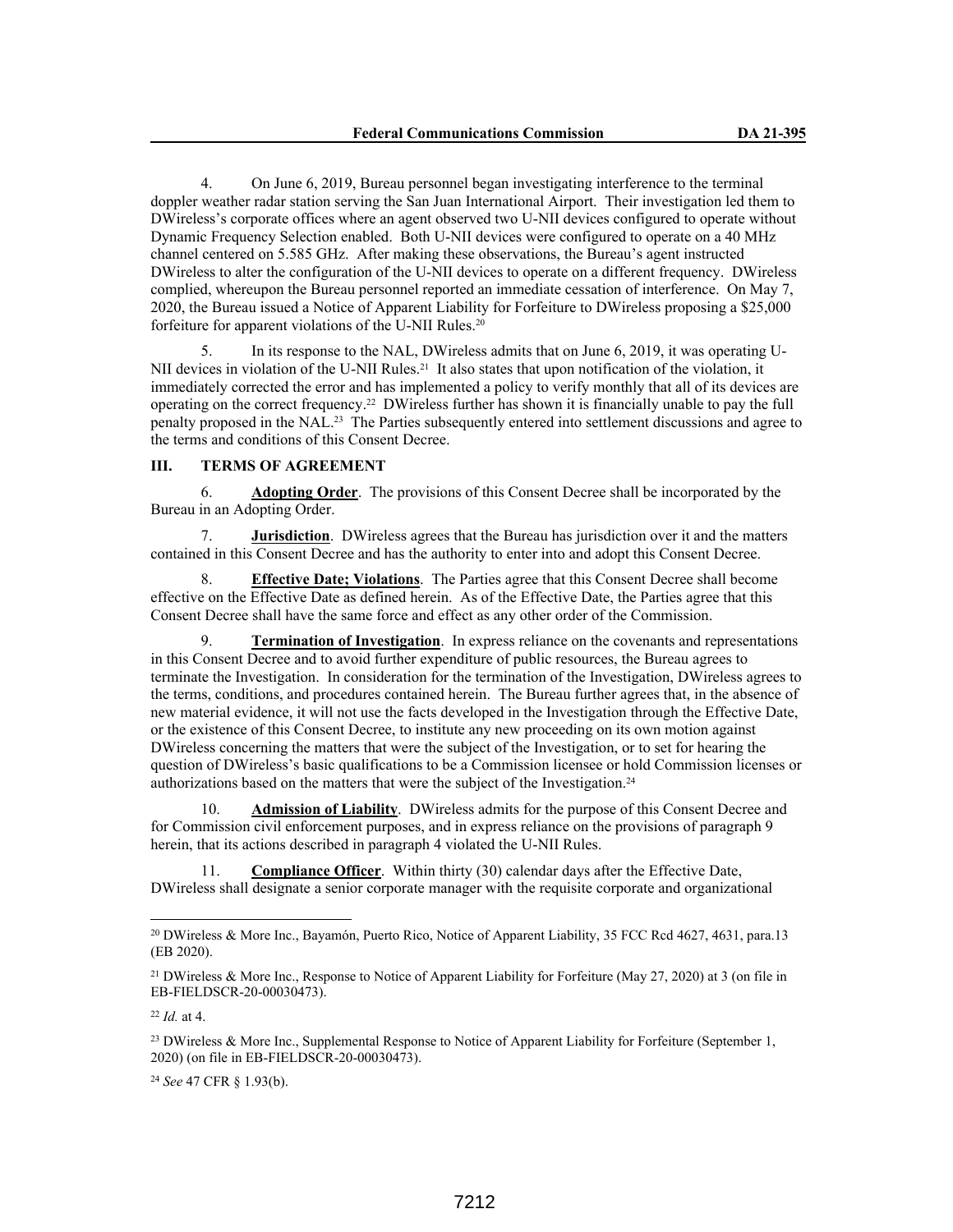authority to serve as a Compliance Officer and to discharge the duties set forth below. The person designated as the Compliance Officer shall be responsible for developing, implementing, and administering the Compliance Plan and ensuring that DWireless complies with the terms and conditions of the Compliance Plan and this Consent Decree. In addition to the general knowledge of the Communications Laws necessary to discharge his or her duties under this Consent Decree, the Compliance Officer shall have specific knowledge of the U-NII Rules prior to assuming his/her duties.

12. **Compliance Plan**. For purposes of settling the matters set forth herein, DWireless agrees that it shall, within sixty (60) calendar days after the Effective Date, develop and implement a Compliance Plan designed to ensure future compliance with the Communications Laws and with the terms and conditions of this Consent Decree. With respect to the U-NII Rules, DWireless will implement, at a minimum, the following procedures:

- (a) **Operating Procedures**. Within thirty (30) calendar days after the Effective Date, DWireless shall establish Operating Procedures that all Covered Employees must follow to help ensure DWireless's compliance with the U-NII Rules. DWireless's Operating Procedures shall include internal procedures and policies specifically designed to ensure that it complies with the U-NII Rules. DWireless shall also develop a Compliance Checklist that describes the steps that a Covered Employee must follow to ensure compliance with the U-NII Rules.
- (b) **Compliance Manual**. Within sixty (60) calendar days after the Effective Date, the Compliance Officer shall develop and distribute a Compliance Manual to all Covered Employees. The Compliance Manual shall explain the U-NII Rules and set forth the Operating Procedures that Covered Employees shall follow to help ensure DWireless's compliance with the U-NII Rules. DWireless shall periodically review and revise the Compliance Manual as necessary to ensure that the information set forth therein remains current and accurate. DWireless shall distribute any revisions to the Compliance Manual promptly to all Covered Employees.
- (c) **Compliance Training Program**. DWireless shall establish and implement a Compliance Training Program on compliance with the U-NII Rules and the Operating Procedures. As part of the Compliance Training Program, Covered Employees shall be advised of DWireless's obligation to report any noncompliance with the U-NII Rules under paragraph 13 of this Consent Decree and shall be instructed on how to disclose noncompliance to the Compliance Officer. All Covered Employees shall be trained pursuant to the Compliance Training Program within sixty (60) calendar days after the Effective Date, except that any person who becomes a Covered Employee at any time after the initial Compliance Training Program shall be trained within thirty (30) calendar days after the date such person becomes a Covered Employee. DWireless shall repeat compliance training on an annual basis, and shall periodically review and revise the Compliance Training Program as necessary to ensure that it remains current and complete and to enhance its effectiveness.

13. **Reporting Noncompliance**. DWireless shall report any noncompliance with the U-NII Rules and with the terms and conditions of this Consent Decree within fifteen (15) calendar days after discovery of such noncompliance. Such reports shall include a detailed explanation of: (i) each instance of noncompliance; (ii) the steps that DWireless has taken or will take to remedy such noncompliance; (iii) the schedule on which such remedial actions will be taken; and (iv) the steps that DWireless has taken or will take to prevent the recurrence of any such noncompliance. All reports of noncompliance with the shall be submitted to the Office of the Field Director, Enforcement Bureau, Federal Communications Commission, 45 L Street NE, Washington, DC 20554, with a copy submitted electronically to field@fcc.gov and David Marks at david.marks@fcc.gov.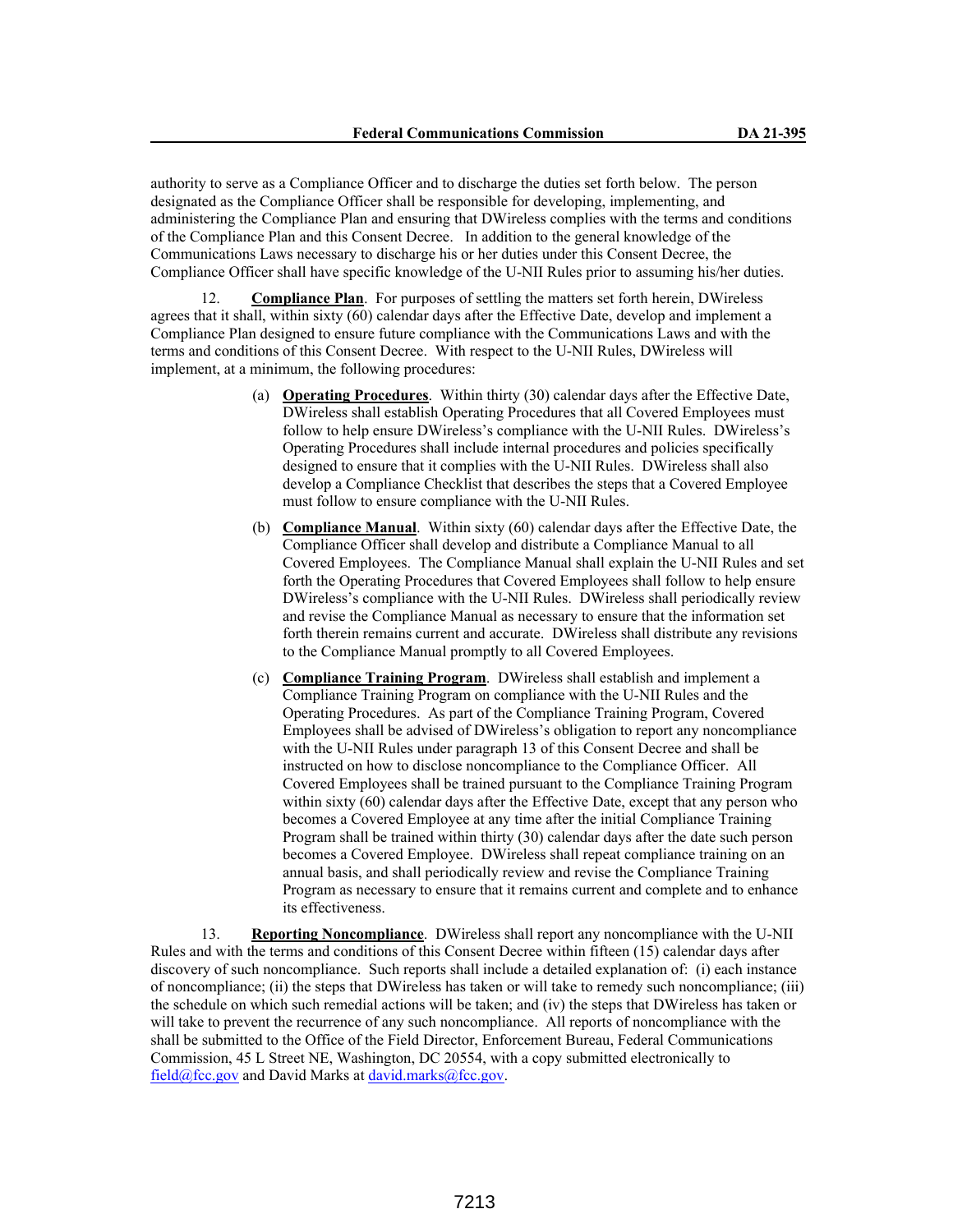14. **Compliance Reports**. DWireless shall file compliance reports with the Commission ninety (90) calendar days after the Effective Date, twelve (12) months after the Effective Date, twentyfour (24) months after the Effective Date, and thirty-six (36) months after the Effective Date.

- (a) Each Compliance Report shall include a detailed description of DWireless's efforts during the relevant period to comply with the terms and conditions of this Consent Decree and the U-NII Rules. In addition, each Compliance Report shall include a certification by the Compliance Officer, as an agent of and on behalf of DWireless, stating that the Compliance Officer has personal knowledge that DWireless: (i) has established and implemented the Compliance Plan; (ii) has utilized the Operating Procedures since the implementation of the Compliance Plan; and (iii) is not aware of any instances of noncompliance with the terms and conditions of this Consent Decree, including the reporting obligations set forth in paragraph 13 of this Consent Decree.
- (b) The Compliance Officer's certification shall be accompanied by a statement explaining the basis for such certification and shall comply with section 1.16 of the Rules and be subscribed to as true under penalty of perjury in substantially the form set forth therein.<sup>25</sup>
- (c) If the Compliance Officer cannot provide the requisite certification, the Compliance Officer, as an agent of and on behalf of DWireless, shall provide the Commission with a detailed explanation of the reason(s) why and describe fully: (i) each instance of noncompliance; (ii) the steps that DWireless has taken or will take to remedy such noncompliance, including the schedule on which proposed remedial actions will be taken; and (iii) the steps that DWireless has taken or will take to prevent the recurrence of any such noncompliance, including the schedule on which such preventive action will be taken.
- (d) All Compliance Reports shall be submitted shall be submitted to the Office of the Field Director, Enforcement Bureau, Federal Communications Commission, 45 L Street NE, Washington, DC 20554, with a copy submitted electronically to field@fcc.gov and David Marks at david.marks@fcc.gov.

15. **Termination Date**. Unless stated otherwise, the requirements set forth in paragraphs 11 through 14 of this Consent Decree shall expire thirty-six (36) months after the Effective Date.

16. **Civil Penalty**. DWireless will pay a civil penalty to the United States Treasury in the amount of Eleven Thousand Dollars (\$11,000). Such payment shall be made in one (1) initial installment payment of in the amount of Three-Hundred and Twenty-Five Dollars (\$325) and thirty-five (35) equal installments in the amount of Three-Hundred and Five Dollars (\$305). The Initial Installment Payment in the amount of Three-Hundred and Twenty-Five Dollars (\$325) is due within thirty (30) days of the Effective Date. Thereafter, subsequent Installment Payments of Three-Hundred and Five Dollars (\$305) will be due on be due and payable monthly on or before the 20th of each month for thirty-five (35) months. DWireless acknowledges and agrees that upon execution of this Consent Decree, the Civil Penalty and each Installment Payment shall become a "Claim" or "Debt" as defined in 31 U.S.C. § 3701(b)(1).<sup>26</sup> Upon an Event of Default, all procedures for collection as permitted by law may, at the Commission's discretion, be initiated. DWireless shall send electronic notification of payment to field@fcc.gov, David Marks at david.marks@fcc.gov on the date said payment is made. Payment of the Civil Penalty must be made by credit card, ACH (Automated Clearing House) debit from a bank account

<sup>25</sup> 47 CFR § 1.16.

<sup>26</sup> Debt Collection Improvement Act of 1996, Pub. L. No. 104-134, 110 Stat. 1321, 1358 (Apr. 26, 1996).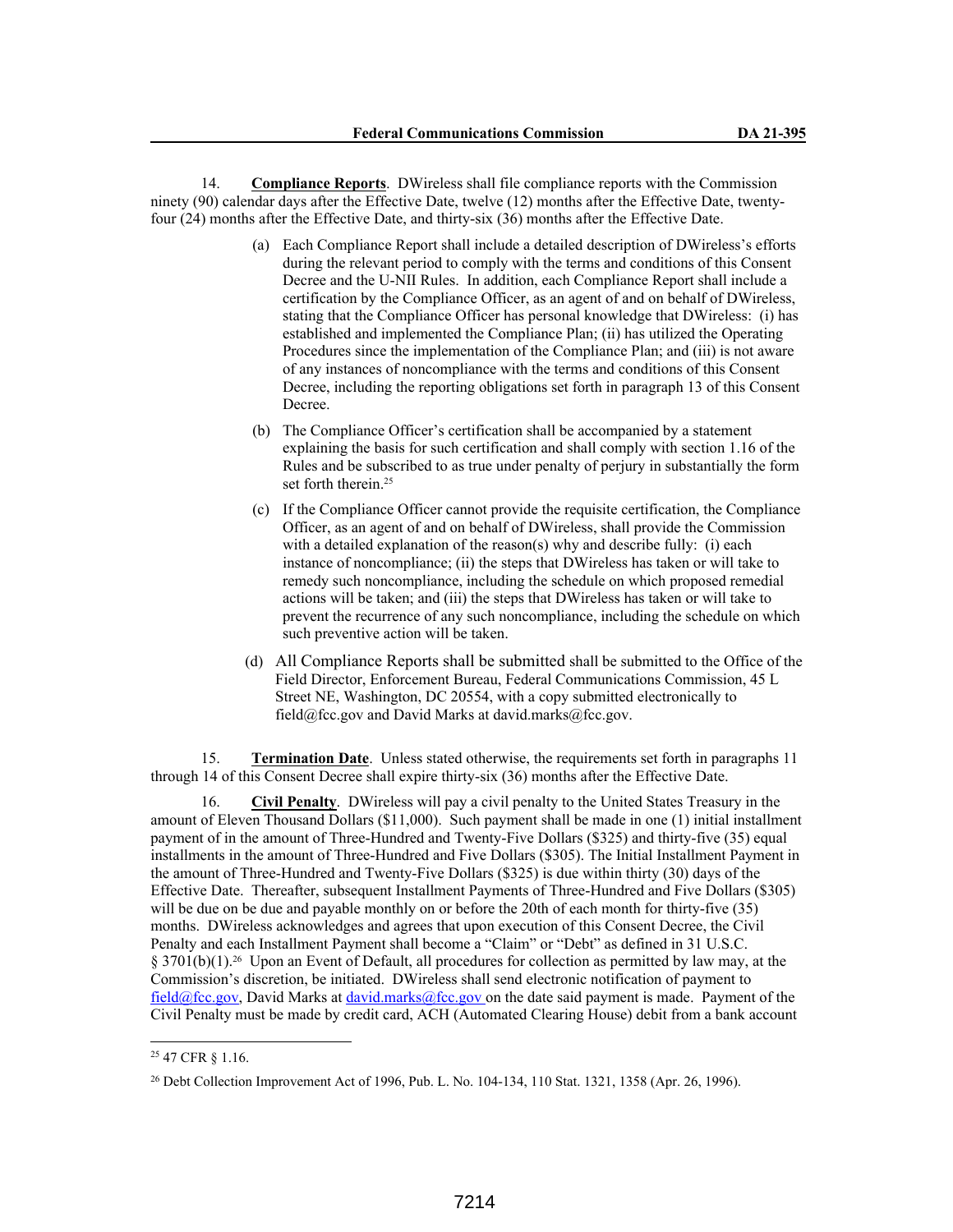using the Commission's Fee Filer (the Commission's online payment system),27 or by wire transfer. The Commission no longer accepts Civil Penalty payments by check or money order. Below are instructions that payors should follow based on the form of payment selected:<sup>28</sup>

- Payment by wire transfer must be made to ABA Number 021030004, receiving bank TREAS/NYC, and Account Number 27000001. A completed Form 159 must be faxed to the Federal Communications Commission at 202-418-2843 or e-mailed to RROGWireFaxes@fcc.gov on the same business day the wire transfer is initiated. Failure to provide all required information in Form 159 may result in payment not being recognized as having been received. When completing FCC Form 159, enter the Account Number in block number 23A (call sign/other ID), enter the letters "FORF" in block number 24A (payment type code), and enter in block number 11 the FRN(s) captioned above (Payor FRN).<sup>29</sup> For additional detail and wire transfer instructions, go to https://www.fcc.gov/licensingdatabases/fees/wire-transfer.
- Payment by credit card must be made by using the Commission's Fee Filer website at https://apps.fcc.gov/FeeFiler/login.cfm. To pay by credit card, log-in using the FRN captioned above. If payment must be split across FRNs, complete this process for each FRN. Next, select "Pay bills" on the Fee Filer Menu, and select the bill number associated with the NAL Acct. No. – the bill number is the NAL Acct. No. with the first two digits excluded – and then choose the "Pay by Credit Card" option. IMPORTANT NOTE: there is a \$24,999.99 limit on credit card transactions.
- Payment by ACH must be made by using the Commission's Fee Filer website at https://apps.fcc.gov/FeeFiler/login.cfm. To pay by ACH, log in using the FRN captioned above. If payment must be split across FRNs, complete this process for each FRN. Next, select "Pay bills" on the Fee Filer Menu and then select the bill number associated with the NAL Acct. No. – the bill number is the NAL Acct. No. with the first two digits excluded  $(e.g., NAL 1912345678 = FCC bill Number 12345678)$  – and choose the "Pay from Bank" Account" option. Please contact the appropriate financial institution to confirm the correct Routing Number and the correct account number from which payment will be made and verify with that financial institution that the designated account has authorization to accept ACH transactions.

17. **Event of Default**. DWireless agrees that an Event of Default shall occur upon the failure by DWireless to pay the full amount of the Civil Penalty or any Installment Payment on or before the due date specified in this Consent Decree.

18. **Interest, Charges for Collection, and Acceleration of Maturity Date**. After an Event of Default has occurred under this Consent Decree, the then unpaid amount of the Civil Penalty or any Installment Payment shall accrue interest, computed using the U.S. Prime Rate in effect on the date of the Event of Default plus 4.75%, from the date of the Event of Default until payment in full. Upon an Event of Default, the then unpaid amount of the Civil Penalty or any Installment Payment, together with interest, any penalties permitted and/or required by the law, including but not limited to 31 U.S.C. § 3717 and administrative charges, plus the costs of collection, litigation, and attorneys' fees, shall become immediately due and payable, without notice, presentment, demand, protest, or notice of protest of any kind, all of which are waived by DWireless.

<sup>27</sup> Payments made using the Commission's Fee Filer system do not require the submission of an FCC Form 159.

<sup>&</sup>lt;sup>28</sup> For questions regarding payment procedures, please contact the Financial Operations Group Help Desk by phone at  $1-877-480-3201$  (option #6), or by e-mail at ARINQUIRIES@fcc.gov.

<sup>&</sup>lt;sup>29</sup> Instructions for completing the form may be obtained at http://www.fcc.gov/Forms/Form159/159.pdf.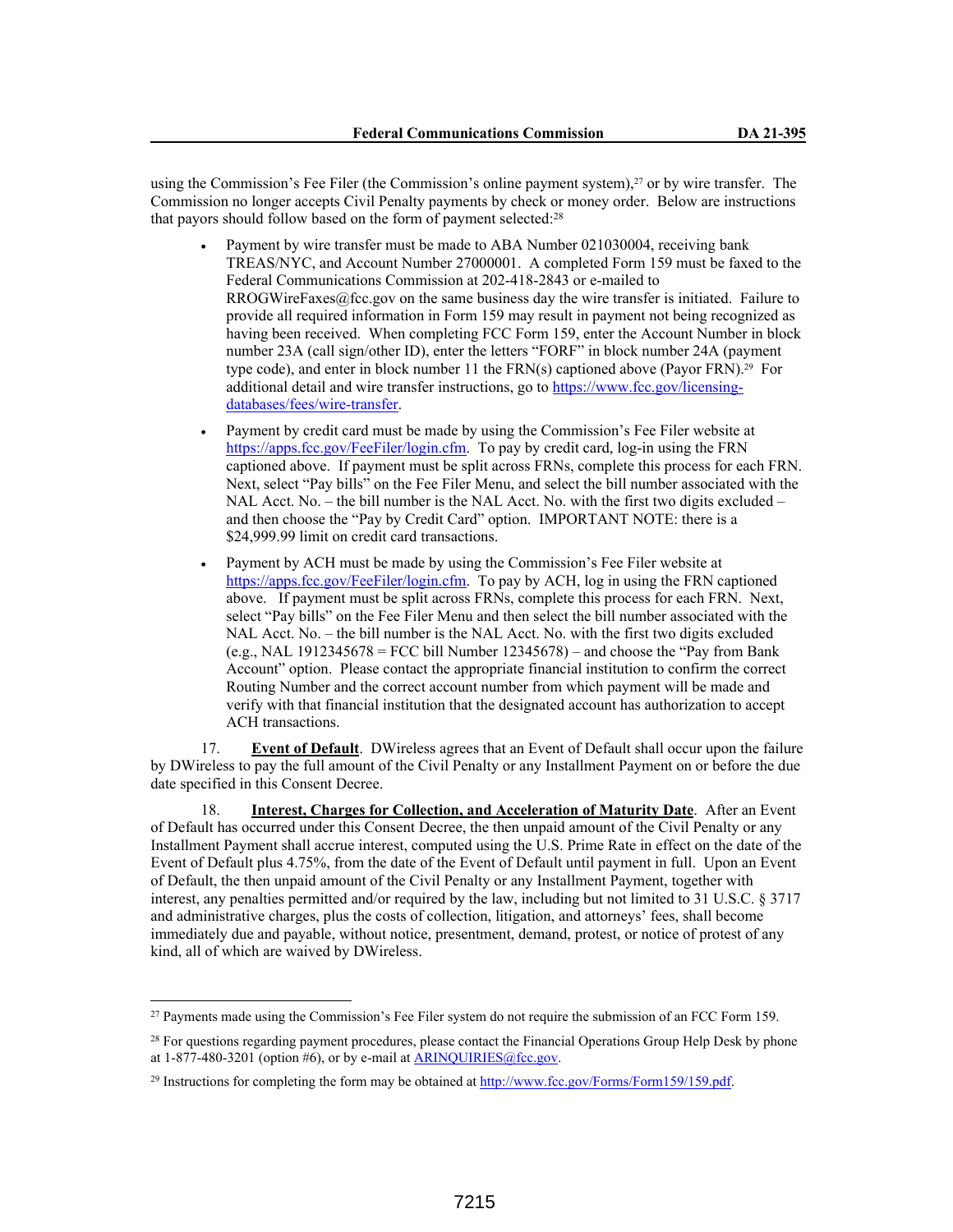19. **Waivers**. As of the Effective Date, DWireless waives any and all rights it may have to seek administrative or judicial reconsideration, review, appeal or stay, or to otherwise challenge or contest the validity of this Consent Decree and the Adopting Order. DWireless shall retain the right to challenge Commission interpretation of the Consent Decree or any terms contained herein. If either Party (or the United States on behalf of the Commission) brings a judicial action to enforce the terms of the Consent Decree or the Adopting Order, neither DWireless nor the Commission shall contest the validity of the Consent Decree or the Adopting Order, and DWireless shall waive any statutory right to a trial *de novo*. DWireless hereby agrees to waive any claims it may otherwise have under the Equal Access to Justice Act<sup>30</sup> relating to the matters addressed in this Consent Decree.

20. **Severability**. The Parties agree that if any of the provisions of the Consent Decree shall be held unenforceable by any court of competent jurisdiction, such unenforceability shall not render unenforceable the entire Consent Decree, but rather the entire Consent Decree shall be construed as if not containing the particular unenforceable provision or provisions, and the rights and obligations of the Parties shall be construed and enforced accordingly.

21. **Invalidity**. In the event that this Consent Decree in its entirety is rendered invalid by any court of competent jurisdiction, it shall become null and void and may not be used in any manner in any legal proceeding.

22. **Subsequent Rule or Order**. The Parties agree that if any provision of the Consent Decree conflicts with any subsequent Rule or order adopted by the Commission (except an order specifically intended to revise the terms of this Consent Decree to which DWireless does not expressly consent) that provision will be superseded by such Rule or order.

23. **Successors and Assigns**. DWireless agrees that the provisions of this Consent Decree shall be binding on its successors, assigns, and transferees.

24. **Final Settlement**. The Parties agree and acknowledge that this Consent Decree shall constitute a final settlement between the Parties with respect to the Investigation.

25. **Modifications**. This Consent Decree cannot be modified without the advance written consent of both Parties.

26. **Paragraph Headings**. The headings of the paragraphs in this Consent Decree are inserted for convenience only and are not intended to affect the meaning or interpretation of this Consent Decree.

27. **Authorized Representative**. Each Party represents and warrants to the other that it has full power and authority to enter into this Consent Decree. Each person signing this Consent Decree on behalf of a Party hereby represents that he or she is fully authorized by the Party to execute this Consent Decree and to bind the Party to its terms and conditions.

<sup>30</sup> *See* 5 U.S.C. § 504; 47 CFR §§ 1.1501–1.1530.